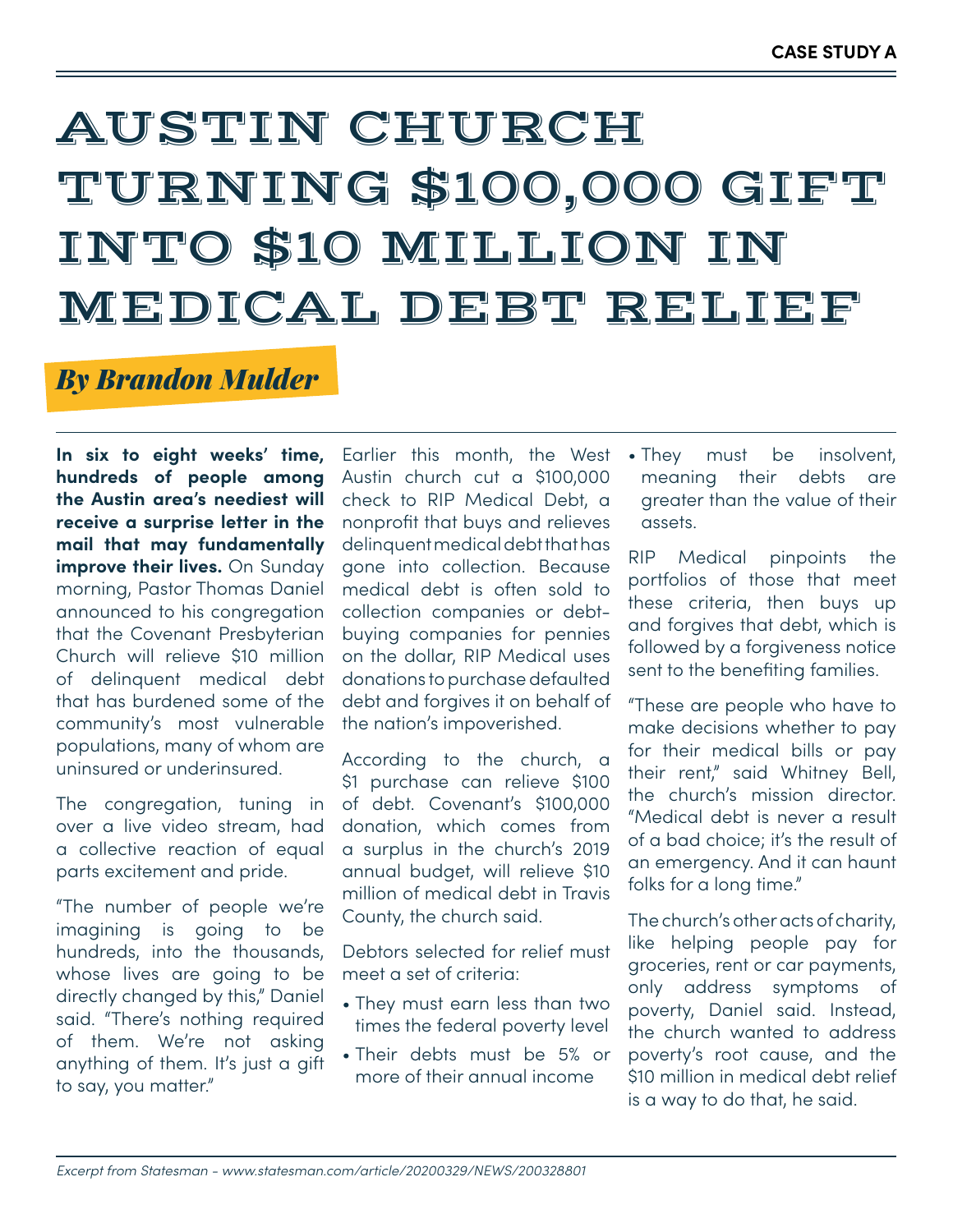#### *Kevin Jones* **CASE STUDY B**



**An interdenominational bible study and justice action group called Economics of Compassion saw the gentrification in the Over the Rhine neighborhood in Cincinnati through a lens of Biblical justice linked to economic analysis.** 

EOC taught its faith community to stop blaming the poor for their circumstances or see the homeless as broken people. "We learned to help people find their gifts and led them to invest in them," Peter Block said. "We dropped the concept of charity, giving from those who have to the people we label needy. That sustains poverty and bad power relationships. Charity is not an economics of compassion. We looked for the assets of our neighbors."

A \$30,000 grant from the local Episcopal Cathedral had let the leader of a local African American led accelerator called Mortar, operating in Over the Rhine, play the "connect-the-dots" role for six months as a system entrepreneur among the white churches, the city, local investors, the community foundation and CDFI's and economic development agencies. Those new relationships enabled by that visionary grant from a church resulted within three years in more than \$3.5 million in philanthropic, private sector and public investment in Mortar to help black led businesses create assets operating out of their pop up store front in Over the Rhine. Mortar has since been recognized as an award and grant winning national model and its leader has testified in Congress on the role of entrepreneurship in asset creation among marginalized communities.

Many church members were trained by Mortar in culturally appropriate technical assistance, and white professionals learned to both talk and listen to first-time non-college educated African American entrepreneurs and become long-term, valued mentors, spawning scores of new relationships with value for both.

The EOC conversations and teaching from Walter Brueggemann "caused the Cathedral community to repent of certain past ways of behaving and thinking; they realized that gentrification is not all good, that not all investment benefits everyone equally," said the dean of Christ Church Episcopal Cathedral Gail Greenwell.

*"There was a significant shift in our outreach projects. We went from ameliorating the symptoms of poverty to addressing system change."* 

A core group of Cathedral community activists formed and they, with the Cathedral's backing, raised a minority loan fund with partners. Now, along with public sector partners, the Cathedral plans to invest \$10 million from its large endowment in a \$50 million low-income housing fund, to counterbalance the gentrification. The wealthy church even learned to see its endowment in a new way. "We had always thought about preserving the (Proctor Fund) endowment. Now we've come to see with great treasure comes great responsibility, not in a noblesse oblige way, but identifying with our neighbors," Greenwell said.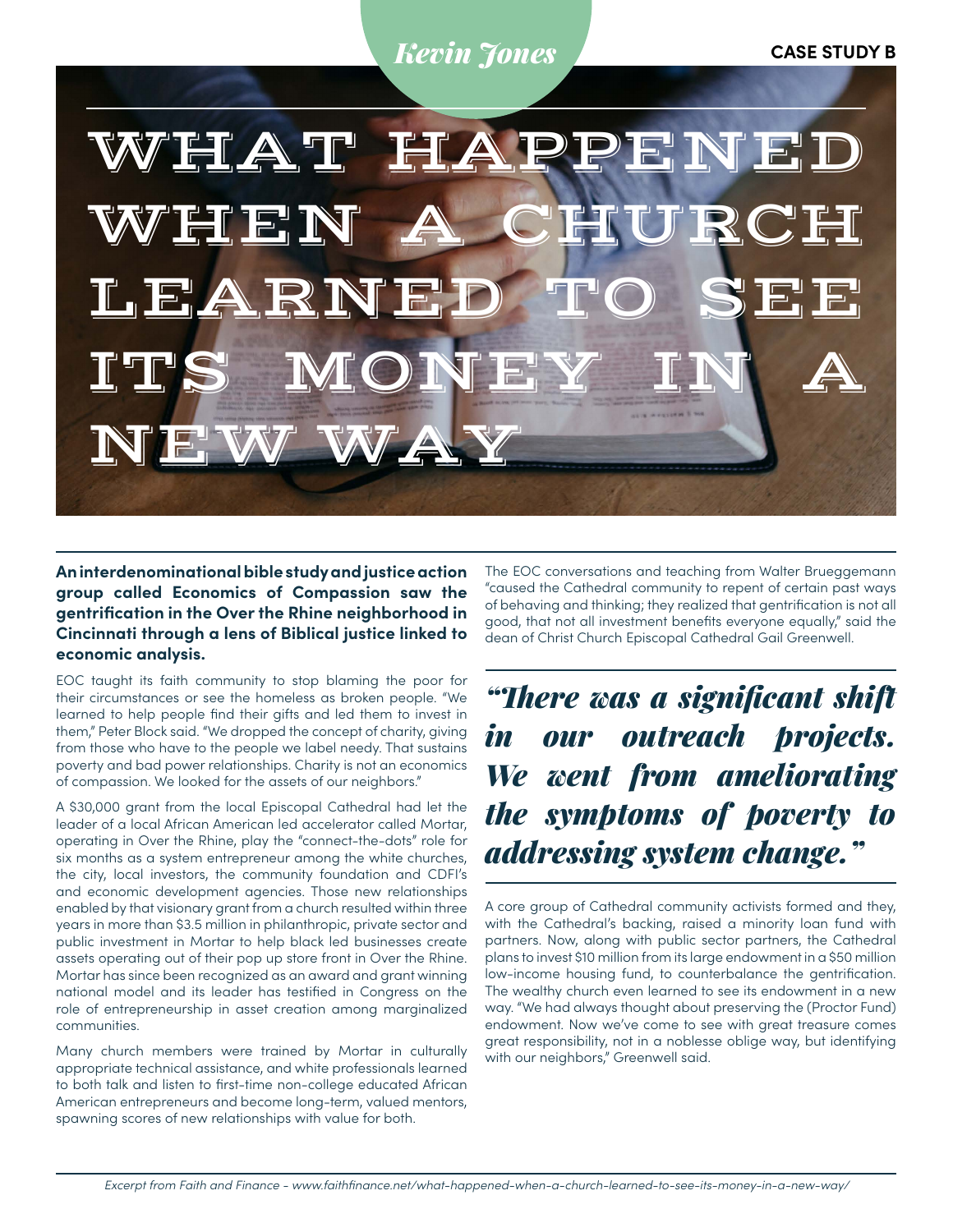

## Affordable housing rises where a church building once stood



#### *Tuesday, March 3, 2020*

...Gilliam Place is an affordable housing complex born of one congregation's quest to discern their calling in a community with changing needs.

The 173 apartments reserved for low-income families, seniors and those with disabilities are the result of a yearslong - and at times contentious discernment process by Arlington Presbyterian Church.

Arlington Presbyterian's stone sanctuary had occupied a lot near a busy intersection west of the Pentagon for more than 80 years. Like many churches, the congregation had seen its numbers dwindle, and its aging infrastructure had become an increasing burden. But what happened

next wasn't driven by finances, said Susan Etherton, a ruling elder and member for nearly 40 years. Arlington Presbyterian could have sold its property - worth more than \$10 million just a few years ago - and built a new sanctuary elsewhere, she said.

"We weren't looking to save ourselves," said Etherton, who was deeply involved in the church's effort to discover the community's needs and discern how best to meet them. "It had to be grounded in that spiritual sense of, How is God calling us to be? What can we do, not for people really, but with people? How can we be in relationship with the community by doing something bold and courageous?

The congregation decided to join forces with the nonprofit Arlington Partnership for Affordable Housing, which shepherded the church through difficult conversations with its neighbors -- and plenty of its own members -- as well as negotiations with the local presbytery and the county. The organization then bought the land and constructed a six-story building where the church once stood, with five floors of affordable housing above retail space on the first floor.

Nina Janopaul, APAH's president and CEO, estimates that more than 400 people have made Gilliam Place their home since it opened in August 2019. Hundreds more remain on a waiting list.

It's hard to overstate the need for dedicated affordable housing, Janopaul said. Between 2000 and 2017, Arlington lost nearly 85% of its marketrate affordable housing units, largely because of increasing rent prices.

The entire process for Arlington Presbyterian, according to members, was an exercise in allowing God to reveal their purpose. They now rent space on the first floor of Gilliam Place, but that wasn't a foregone conclusion. After selling the property to APAH, they gave away hymnals, pews and even the church organ, moved into a temporary worship space, and contemplated whether the congregation should continue to exist.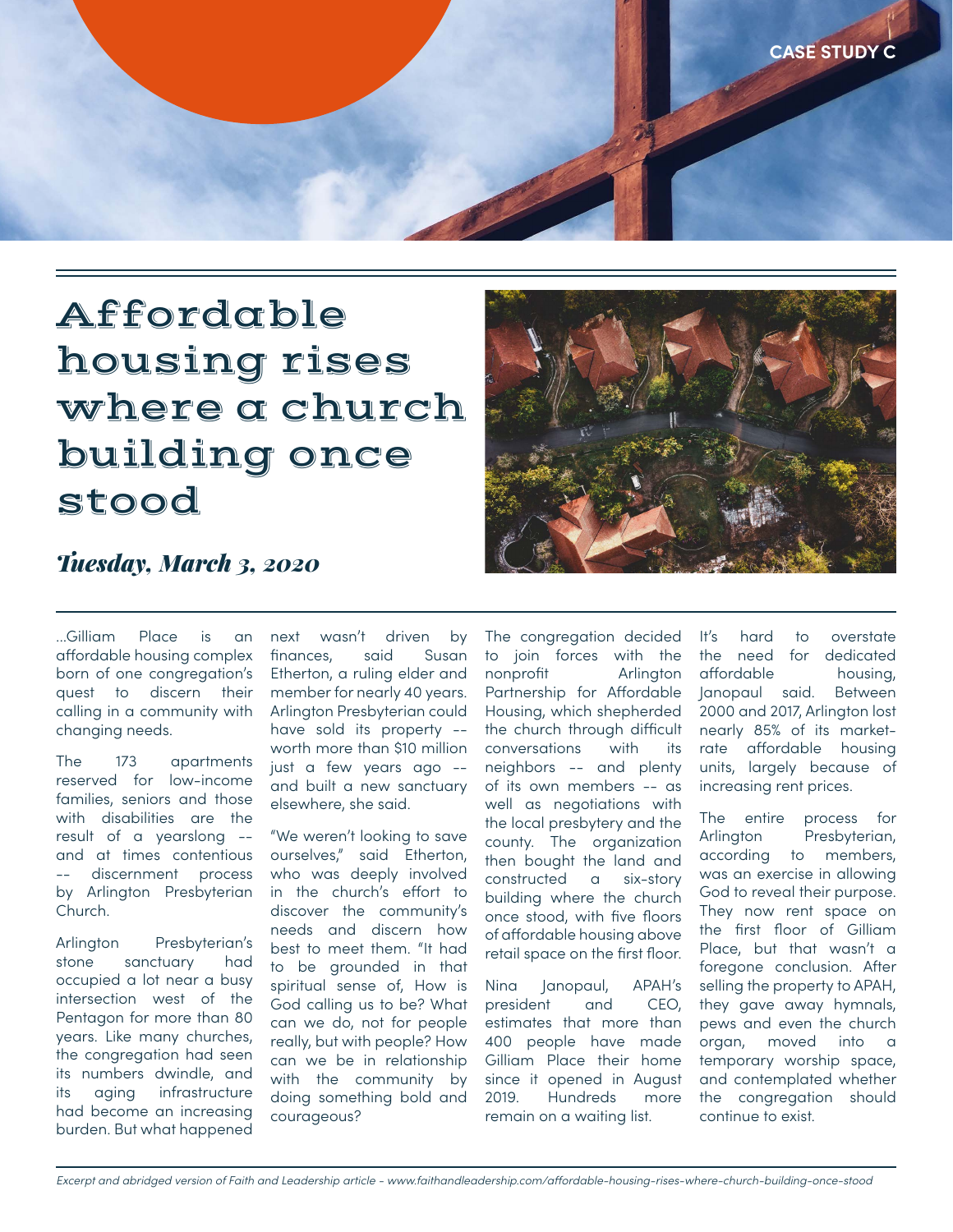## Church's money management lessons lead to transformation in an impoverished neighborhood

After signing the deed to their new three-bedroom home, Steven and Harriet Gaither decided to keep the moving process simple. That first day, Steven focused on assembling their bedroom furniture, and nothing else.

Later that night, as the retired couple marveled at their first home purchase, Harriet whispered to Steven, **"Do you hear that?"** 

He turned to her. **"Hear what?"** 

Harriet once again prodded him: **"You hear it?"** Then, after a pause: **"Quiet."** 

They lay in each other's arms, crying. It had seemed like an impossible dream -- the American dream, Steven said.

#### **"We didn't have no money. No money at all,"** he said.

Now, the Gaithers are able to sit on their own front porch with a clear view of a church that is restoring hope among residents in Arlington Woods, one of the most impoverished neighborhoods in Indianapolis.

Committed to giving back, Eastern Star Church, a Baptist church that describes itself as "one church in three locations," has had a long history of supporting its neighbors in the 46218 ZIP code -- an area where nearly 40% of residents live at or below the poverty line.

Here, the average household income is \$26,400, compared with \$44,900 for the whole of Marion County, Indiana.

During its 99-year history, the church has earned a reputation for helping thousands of disadvantaged people throughout the city through donations of food, clothing, services, funds and scholarships totaling in the millions.

During the past two years, the church has made an unprecedented investment in the 46218 community - setting into motion the ROCK Initiative, which stands for Renewing Our Community for the Kingdom.

It includes the development of a small neighborhood of new three-bedroom houses, like the one purchased by the Gaithers, and Sunstone at Arlington Woods, a mixeduse building that features 25 apartments and retail space occupied by a credit union, a grocery store, a hair salon and social services providers. Boarded-up and dilapidated houses in the neighborhood have been renovated as well.



The ROCK initiative also funds reentry plans for exoffenders who receive the one-on-one attention they need to interview for jobs and have their records expunged. They, along with others in the neighborhood and throughout the city, can access social services through the ROCK. In all, more than \$5 million has been poured into the community since the ROCK Initiative was launched in 2017, primarily through private donations from church members. Longterm plans are underway to invest \$30 million more into the neighborhood, including the development of a youth center and 25 more homes.